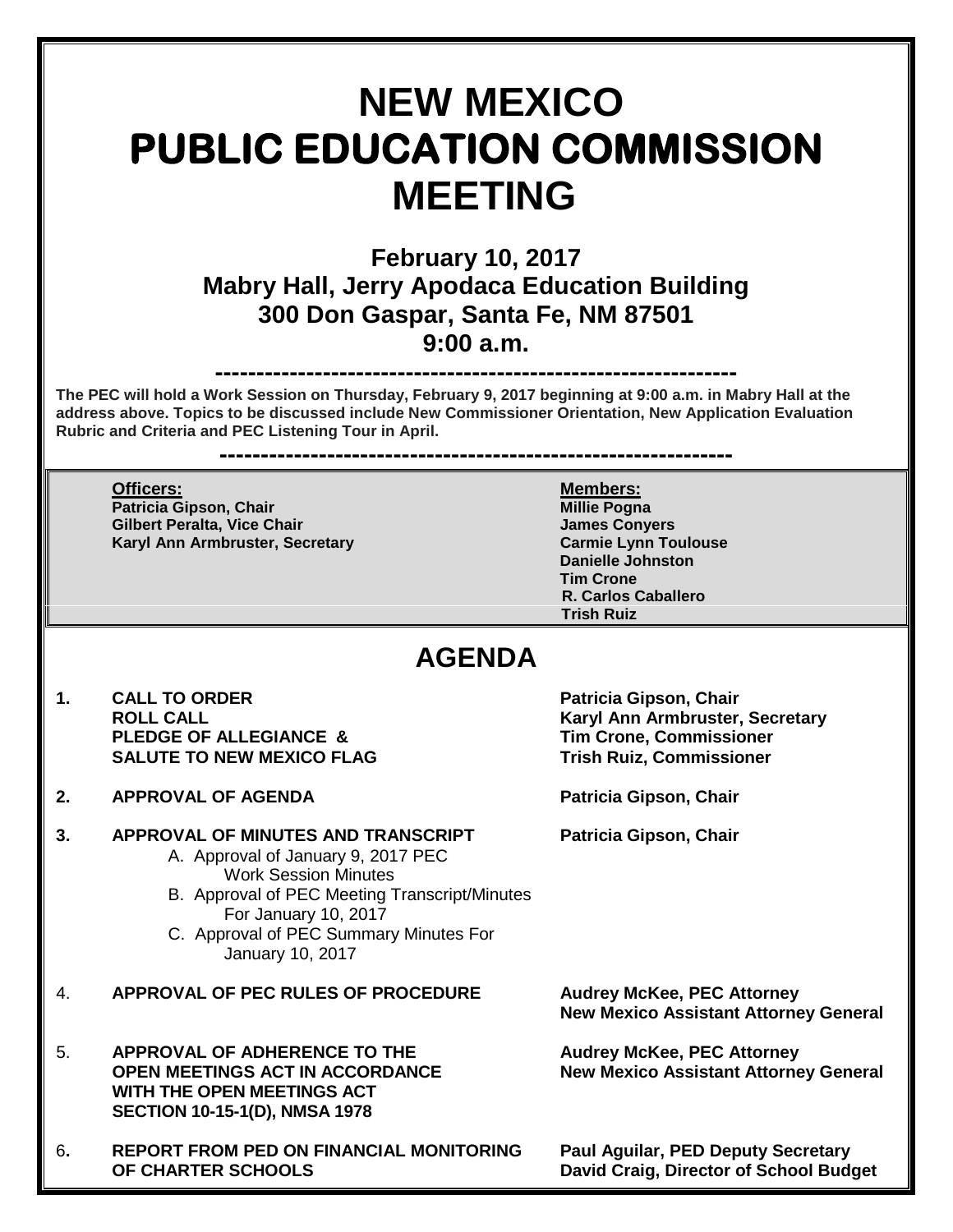| 7.  | <b>DISCUSSION AND POSSIBLE ACTION - PED</b><br><b>RECOMMENDATION TO COMMENCE REVOCATION</b><br>PROCEEDINGS AGAINST LA PROMESA EARLY<br><b>LEARNING CENTER</b>                                                                                                                                                                                                                                                                                                                                                                                                    | <b>Katie Poulos, Director</b><br><b>Options for Parents and Families</b> |
|-----|------------------------------------------------------------------------------------------------------------------------------------------------------------------------------------------------------------------------------------------------------------------------------------------------------------------------------------------------------------------------------------------------------------------------------------------------------------------------------------------------------------------------------------------------------------------|--------------------------------------------------------------------------|
| 8.  | <b>DISCUSSION AND POSSIBLE ACTION ON</b><br><b>CHARTER SCHOOL AMENDMENTS</b><br>A. Tierra Adentro<br>a. Enrollment Cap Increase                                                                                                                                                                                                                                                                                                                                                                                                                                  | <b>Katie Poulos, Director</b><br><b>Options for Parents and Families</b> |
| 9.  | <b>REPORT FROM OPTIONS FOR PARENTS &amp; THE</b><br><b>CHARTER SCHOOL DIVISION--DISCUSSION AND</b><br><b>POSSIBLE ACTIONS</b><br>A. Charter School Division Update<br>B. Report on Governing Body Changes<br>a. Monte Del Sol charter School<br>b. Carinos De Los Ninos Charter School<br>C. Report on School Closures<br>a. Uplift Community School<br>b. Sage Montessori Charter School<br>c. Estancia Valley Classical Academy<br>d. La Resolana Leadership Academy<br>D. Report on Implementation of Monitoring Cycle<br>E. Report on 2017 Notices of Intent | <b>Katie Poulos, Director</b><br><b>Options for Parents and Families</b> |
| 10. | <b>DISCUSSION AND POSSIBLE ACTION TO</b><br><b>COMMENCE OPERATIONS FOR SAHQ ACADEMY</b><br>AND VOTE ON THE CONTRACT AND PERFORMANCE<br><b>FRAMEWORK FOR SAHQ ACADEMY</b>                                                                                                                                                                                                                                                                                                                                                                                         | <b>Katie Poulos, Director</b><br><b>Options for Parents and Families</b> |
| 11. | <b>DISCUSSION AND POSSIBLE ACTION ON 2017 NEW</b><br><b>CHARTER SCHOOL APPLICATION KIT INCLUDING</b><br><b>EVALUATION RUBRIC AND CRITERIA</b>                                                                                                                                                                                                                                                                                                                                                                                                                    | <b>Katie Poulos, Director</b><br><b>Options for Parents and Families</b> |
| 12. | <b>DISCUSSION AND POSSIBLE ACTION ON</b><br><b>GOVERNING BODY CHANGES, POLICY AND FORMS</b><br>- CONTRACT PROVISION 8.10 (b)                                                                                                                                                                                                                                                                                                                                                                                                                                     | <b>Katie Poulos, Director</b><br><b>Options for Parents and Families</b> |
| 13. | <b>REPORT FROM THE CHAIR</b><br>A. Discussion & Assignment of Liaison Roles<br><b>B.</b> PEC Calendar<br>a. Work Session Calendar<br>b. Listening Tour<br>c. August Meeting<br>C. Update from New Mexico Charter Coalition                                                                                                                                                                                                                                                                                                                                       | Patricia Gipson, Chair                                                   |
| 14. | <b>PEC COMMENTS</b>                                                                                                                                                                                                                                                                                                                                                                                                                                                                                                                                              | Patricia Gipson, Chair                                                   |
| 15. | <b>OPEN FORUM</b><br>Public comments and observations regarding education policy and governance issues, as well as the strategic plan for<br>education, are heard at this time. (Four-Minute Time Limit Per Presenter. Persons from the same group and having similar<br>viewpoints are asked to select a spokesperson to speak on their behalf. Multiple and repetitious presentations of the same                                                                                                                                                              | Patricia Gipson, Chair                                                   |

*view will be discouraged and may be ruled out of order by the PEC Chair.)*